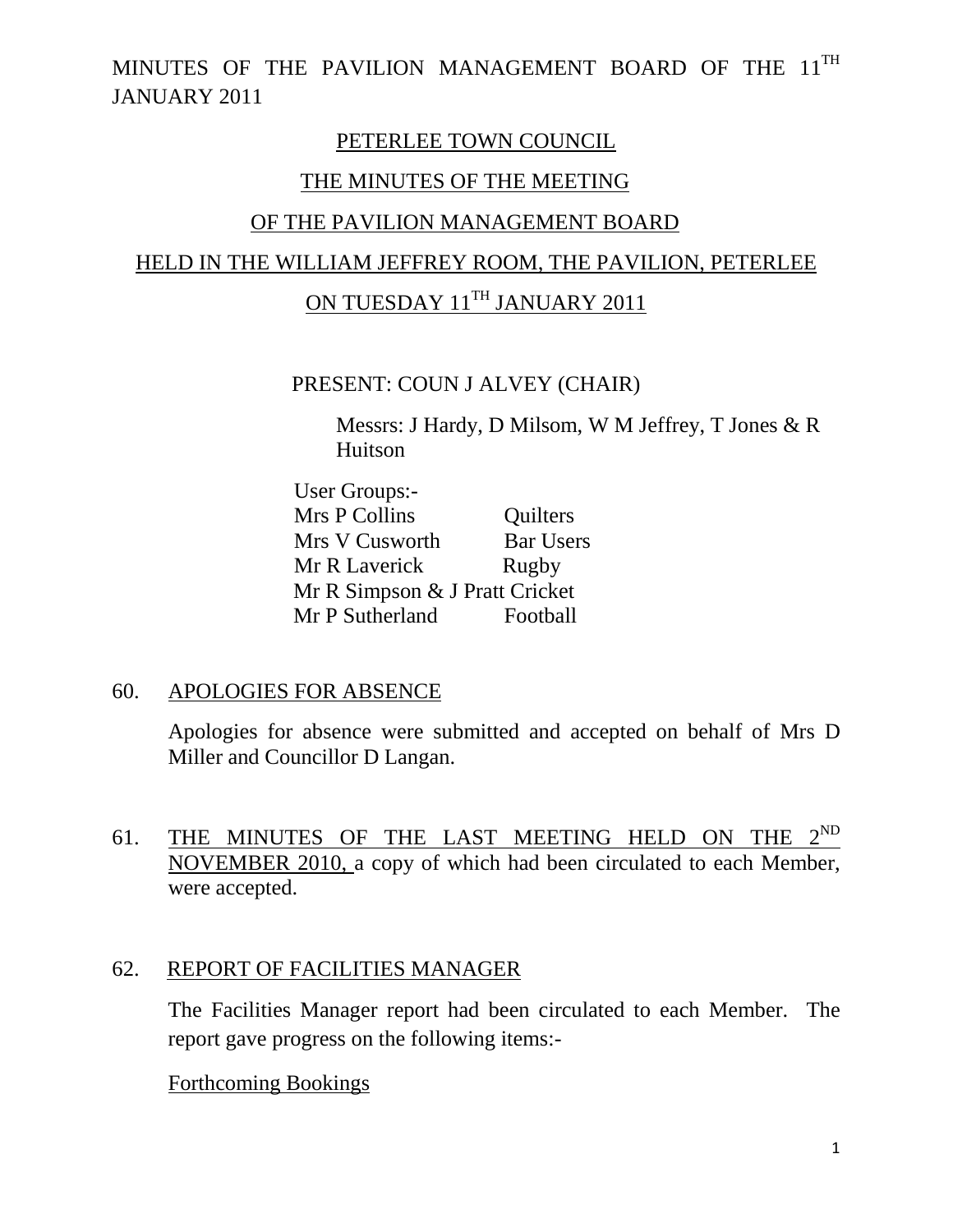Bookings for the Main Hall in January were steady with functions booked for 3 out of the 5 weekends and various meeting rooms were booked, most of which were continued on a weekly/monthly basis.

#### Concessionary use Granted (By Pavilion) Update

Kier Builders - Christmas Party -  $9<sup>th</sup>$  December 2011 – 50% concession. Kier Builder's use the Pavilion for meetings and conferences throughout the year and asked if they could have a discount on the room hire.

James Crawford – Wedding Night –  $9<sup>th</sup>$  July 2011 – 50% concession. The Pavilion had been recommended to this client, but he was going to book a function room at a nearby establishment free of charge.

#### Christmas Day

It was reported that 33 persons were in the bar on Christmas day and the takings were just under £200.00 for the day.

#### New Year's Eve

It was reported that there were 70 persons at this event and it was suggested that the surplus made on the tickets sold be put back into the Pavilion's funds to be used for small items.

#### Luncheon Club

The Luncheon Club hosted two Christmas Lunches on  $15<sup>th</sup>$  and  $16<sup>th</sup>$  December. The Christmas Lunches were held in the public bar with volunteers using the upstairs kitchen to prepare and cook the food. The Lunches were charged at £6.00 per person (£4.00 for PACES members) for four courses. Both days were a huge success, with very positive feedback received. We have since had a request from members, as to whether we could hold the Luncheon Club in the bar permanently, instead of the Bistro.

# **RECOMMENDED that permission be granted for the Luncheon Club to move to the bar.**

## Staff Training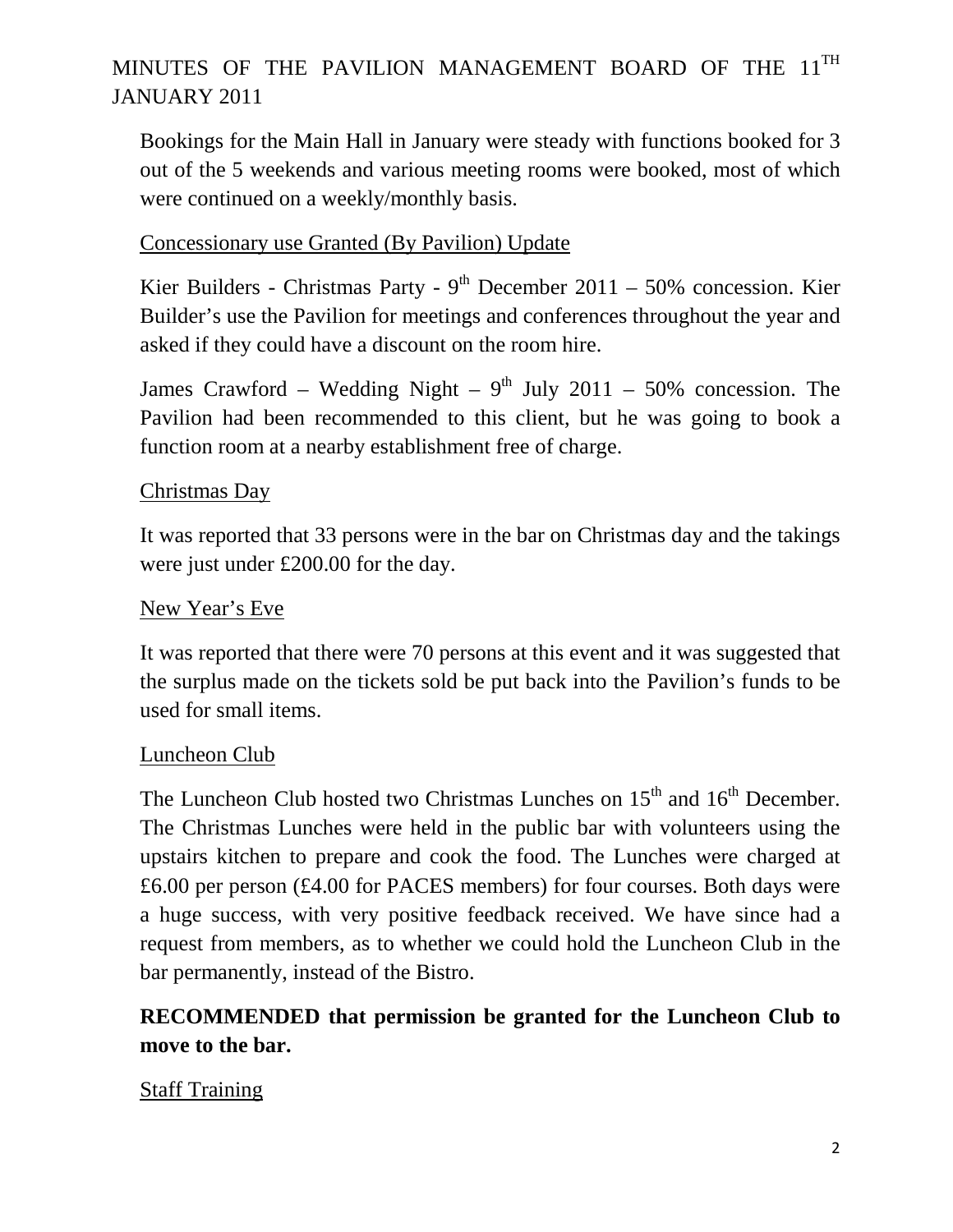The Facilities Manager attended a Lift Awareness Course in Leeds on Tuesday  $30<sup>th</sup>$  November, which was held by Zurich. The course consisted of the legalities of maintaining and using the lifts at The Pavilion. This information had been passed onto the Duty Managers. There was an issue raised about the service lift and the Town Clerk was to take this up with the Council's Architects for clarification.

The Food Hygiene Course which was held at The Pavilion last month had been passed by everyone taking part.

In considering the report a Member suggested that consideration should be given into the bars being kept open during the week, considering the figures given for the takings from the bar. It was agreed that this be considered at the Special Meeting of the Finance & General Purposes Committee when the budget was being considered.

# **RECOMMENDED that the information contained in the report be noted.**

## 63. REPORT OF THE SPORTS DEVELOPMENT OFFICER

The report of the Sports Development Officer had been circulated to each Member. The report gave progress on the following items:-

## **Activities**

There would be a couple of new activities commencing in the New Year, including a new well-being course, a drumming course and a new weight management session.

#### **Storage**

Thanks were recorded to Roy Simpson for arranging for the Town Council to obtain four units and one bookcase from Shotton Hall School.

## **PACES**

There are now seven Gold membership achievers within PACES and new classes were beginning in January as a result of customer feedback.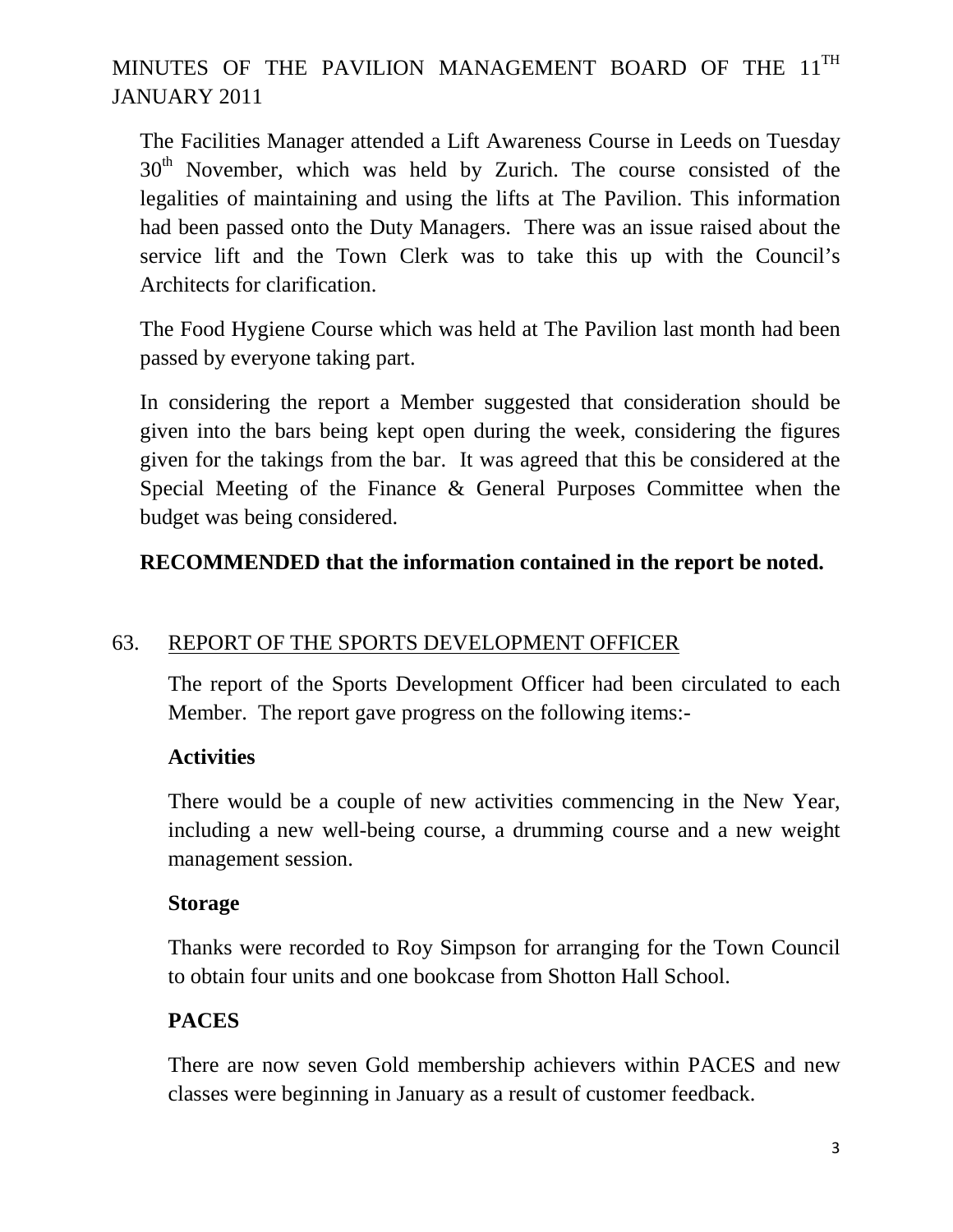## **Paces Christmas Party**

Members attended the PACES Christmas party on 15<sup>th</sup> December in the Pavilion bar.

## **Luncheon Club Christmas Lunches**

Mrs Cusworth provided two Christmas meals as part of the Luncheon Club on  $15<sup>th</sup>$  and  $16<sup>th</sup>$  December. There were 18 places booked on  $15<sup>th</sup>$  and 26 booked on 16<sup>th</sup>. Feedback from PACES members was really good.

## **Future Jobs Fund**

An application was to be made for a funding for a Sports Assistant to be based at The Pavilion. This 6-month temporary position would be funded via the Future Jobs Fund and managed by County Durham Sport. An enquiry had also been made about the possibility of a second position to work in the café for a set number of hours a week and information from the Job Centre Plus Worker based at Groundwork was awaited on this position and an update would be given at the next meeting.

## **Marketing**

A number of articles regarding sports development activities had been featured in the last 'About Town' Article. Prices for new Pavilion folders for marketing/customer information will be circulated during the meeting.

## **RECOMMENDED that further prices be obtained and this be considered at a future meeting**.

## **Events**

Work was being carried out with Adult Learning Services to provide new courses in the New Year and a series of enrolment events were planned.

## **Training**

**STEPS** Course was to be held from 18<sup>th</sup> January 2011, which was a free 6 week course.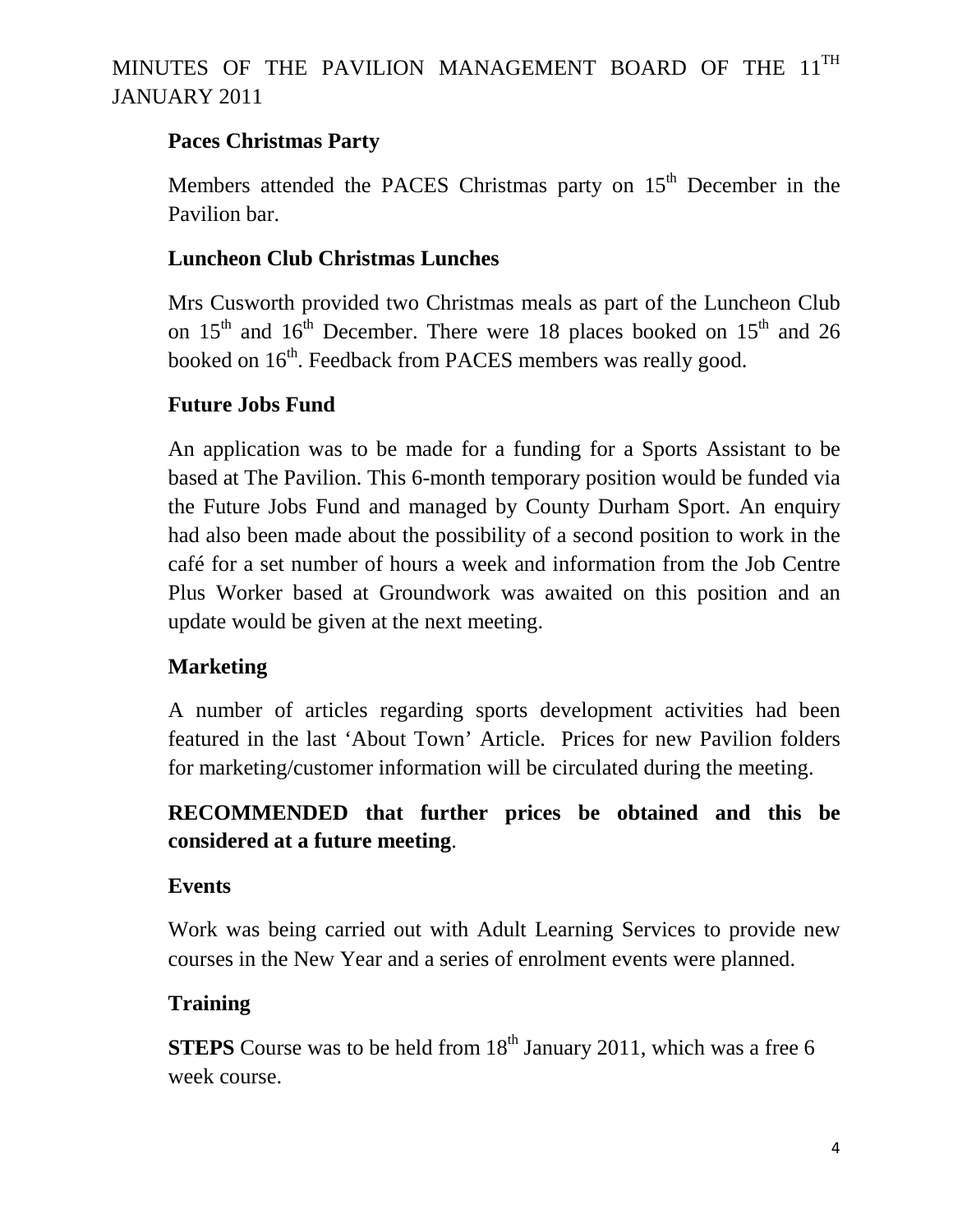#### 64. REPORTS FROM THE USER GROUPS

## (a) Rugby

The representative advised that everything was going well with the Club and that the first training sessions had been held last week and that fixtures were being finalized.

## **RECOMMENDED that the information given, be noted.**

(b) Quilters

The representative had nothing to report to the meeting but said that everything was going well.

## **RECOMMENDED that the information given, be noted.**

(c) Cricket Club

It was reported that few games were being played due to the weather. Another quote was being sought for the outside track.

## **RECOMMENDED that the information given, be noted.**

(d) Football

The representative felt that football was not being accommodated and there was a lack of communication which was causing a problem. It was accepted that bad weather had caused problems but it was accepted that this issue needed to be resolved and it was assured that this would be discussed further with the Horticultural Supervisor to resolve.

It was suggested that a formal approach be made to Durham County Council to see if they would consider leasing land at Helford Road.

# **RECOMMENDED that this item be resolved and an approach be made to Durham County Council as suggested.**

(e) Bar Users